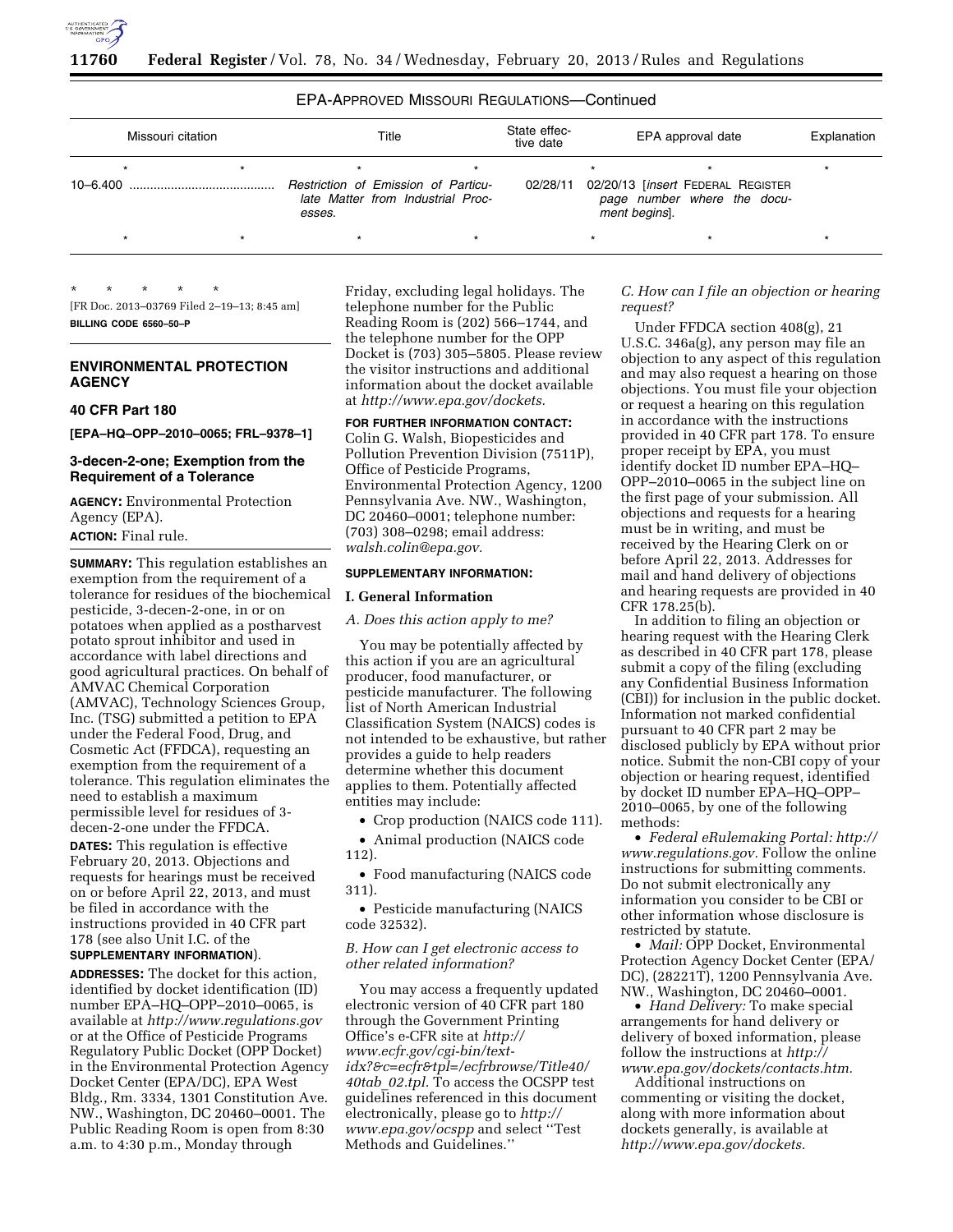# **II. Background and Statutory Findings**

In the **Federal Register** of March 10, 2010 (75 FR 11171) (FRL–8810–8), EPA issued a document pursuant to FFDCA section 408(d)(3), 21 U.S.C. 346a(d)(3), announcing the filing of a pesticide tolerance petition (PP 9F7670) by TSG, 1150 18th Street NW., Suite 1000, Washington, DC 20036, on behalf of AMVAC, 4695 MacArthur Court, Suite 1250, Newport Beach, CA 90660. The petition requested that 40 CFR part 180 be amended by establishing an exemption from the requirement of a tolerance for residues of 3-decen-2-one. This notice referenced a summary of the petition prepared by the petitioner, TSG (on behalf of AMVAC), which is available in the docket via *[http://](http://www.regulations.gov) [www.regulations.gov.](http://www.regulations.gov)* Comments were received on the notice of filing. EPA's response to these comments is discussed in Unit VII.C.

During the initial review of the petition, EPA determined that the data and/or information submitted was insufficient to support the use of the active ingredient, 3-decen-2-one, in or on all food commodities. The petitioner submitted additional data and filed a revised petition (PP 9F7670), proposing to establish an exemption from the requirement of a tolerance for residues of 3-decen-2-one in or on stored potatoes only. A Notice of Filing, allowing for a 30-day comment period, was published in the **Federal Register** of March 14, 2012 (77 FR 15012) (FRL– 9335–9). No comments were received following this publication.

Section  $408(c)(2)(A)(i)$  of FFDCA allows EPA to establish an exemption from the requirement for a tolerance (the legal limit for a pesticide chemical residue in or on a food) only if EPA determines that the exemption is ''safe.'' Section 408(c)(2)(A)(ii) of FFDCA defines ''safe'' to mean that ''there is a reasonable certainty that no harm will result from aggregate exposure to the pesticide chemical residue, including all anticipated dietary exposures and all other exposures for which there is reliable information.'' This includes exposure through drinking water and in residential settings but does not include occupational exposure. Pursuant to FFDCA section  $408(c)(2)(B)$ , in establishing or maintaining in effect an exemption from the requirement of a tolerance, EPA must take into account the factors set forth in FFDCA section 408(b)(2)(C), which require EPA to give special consideration to exposure of infants and children to the pesticide chemical residue in establishing a tolerance exemption and to ''ensure that there is a reasonable certainty that no

harm will result to infants and children from aggregate exposure to the pesticide chemical residue. \* \* \*'' Additionally, FFDCA section 408(b)(2)(D) requires that EPA consider ''available information concerning the cumulative effects of [a particular pesticide's] \* \* \* residues and other substances that have a common mechanism of toxicity.''

EPA performs a number of analyses to determine the risks from aggregate exposure to pesticide residues. First, EPA determines the toxicity of pesticides. Second, EPA examines exposure to the pesticide through food, drinking water, and through other exposures that occur as a result of pesticide use in residential settings.

# **III. Toxicological Profile**

Consistent with FFDCA section 408(b)(2)(D), EPA reviewed the available scientific data and other relevant information in support of this action and considered its validity, completeness and reliability, and the relationship of this information to human risk. EPA also considered available information concerning the variability of the sensitivities of major identifiable subgroups of consumers, including infants and children.

# *A. Overview*

3-decen-2-one is a naturally occurring biochemical substance, as defined in 40 CFR  $158.2000(a)(1)$ , with a history of unremarkable human exposure. 3 decen-2-one functions as a plant growth regulator, affecting plant growth by increasing tuber respiration. Data on file indicate that 3-decen-2-one interferes with membrane integrity, which results in increased oxidative stress, desiccation, and rapid necrosis of the meristems and surrounding sprout tissues. Thus, 3-decen-2-one inhibits sprouting with no observed effects on the potato, potato sweetening, or processing quality. Based on this information, EPA considers the mode of action to be non-toxic (Ref. 1).

3-decen-2-one is approved by the U.S. Food and Drug Administration (FDA) as a synthetic flavoring agent and adjuvant that may be directly added to food (21 CFR 172.515). A report by an independent panel of experts retained by the Flavor and Extract Manufacturer's Association (FEMA) states 3-decen-2-one is considered safe for its intended use when added at an average maximum level of 19 ppm in baked goods, 7.8 ppm in soft candy, 5.8 ppm in frozen dairy products, 4.8 ppm in gelatins and puddings, 4.3 ppm in non-alcoholic beverages, and 4.0 ppm in alcoholic beverages (Oser & Ford, 1978) (Ref. 2).

3-decen-2-one has been well characterized and studied with respect to its metabolism and, more importantly, its natural occurrence in many foods that are common in the human diet including yogurt, skipjack tuna, edible porcini mushrooms and Iberian ham (Ref. 2). Additionally, the Joint FAO/WHO Expert Committee on Food Additives (JECFA) has reported that 3-decen-2-one, a structural class II flavoring agent, is one in a group of compounds that have been identified in fruits, vegetables, spices, cocoa, coffee and tea. JECFA concluded that there are no safety concerns at current intake levels when 3-decen-2-one is used as a flavoring agent (Ref. 2).

As stated previously in this unit, 3 decen-2-one is a substance that exhibits a non-toxic mode of action. In humans, this substance readily metabolizes into innocuous compounds (Ref. 1). Based on information submitted in support of this petition (summarized in Unit III.B.) and the comprehensive risk assessment conducted by the Agency, EPA concludes that there is a reasonable certainty of no harm from aggregate exposures to 3-decen-2-one, including the consumption of potatoes treated with this active ingredient in accordance with label directions and good agricultural practices. EPA has made this determination for the following reasons:

1. Available toxicology data and information indicate that the active ingredient is of low acute toxicity (with the exception that it is an eye and skin irritant) and is not a developmental toxicant, a mutagen, or toxic via repeat oral exposure;

2. Available information from the scientific literature indicate humans are already exposed to 3-decen-2-one in the diet from foods that naturally contain the chemical and from foods to which the chemical has been added as a food additive at levels higher than what will occur from pesticide use;

3. Metabolism data and information on the chemical indicate that it is metabolized into innocuous substances in humans that present no toxicological or dietary concern; and

4. Deterministic exposure analyses suggest that dietary exposure to the chemical as a pesticide is likely to be less than dietary exposure to the chemical as a food additive, thus as a natural constituent in foods, the pesticidal use of 3-decen-2-one is not likely to result in a significant increase in overall dietary exposure (Ref. 2).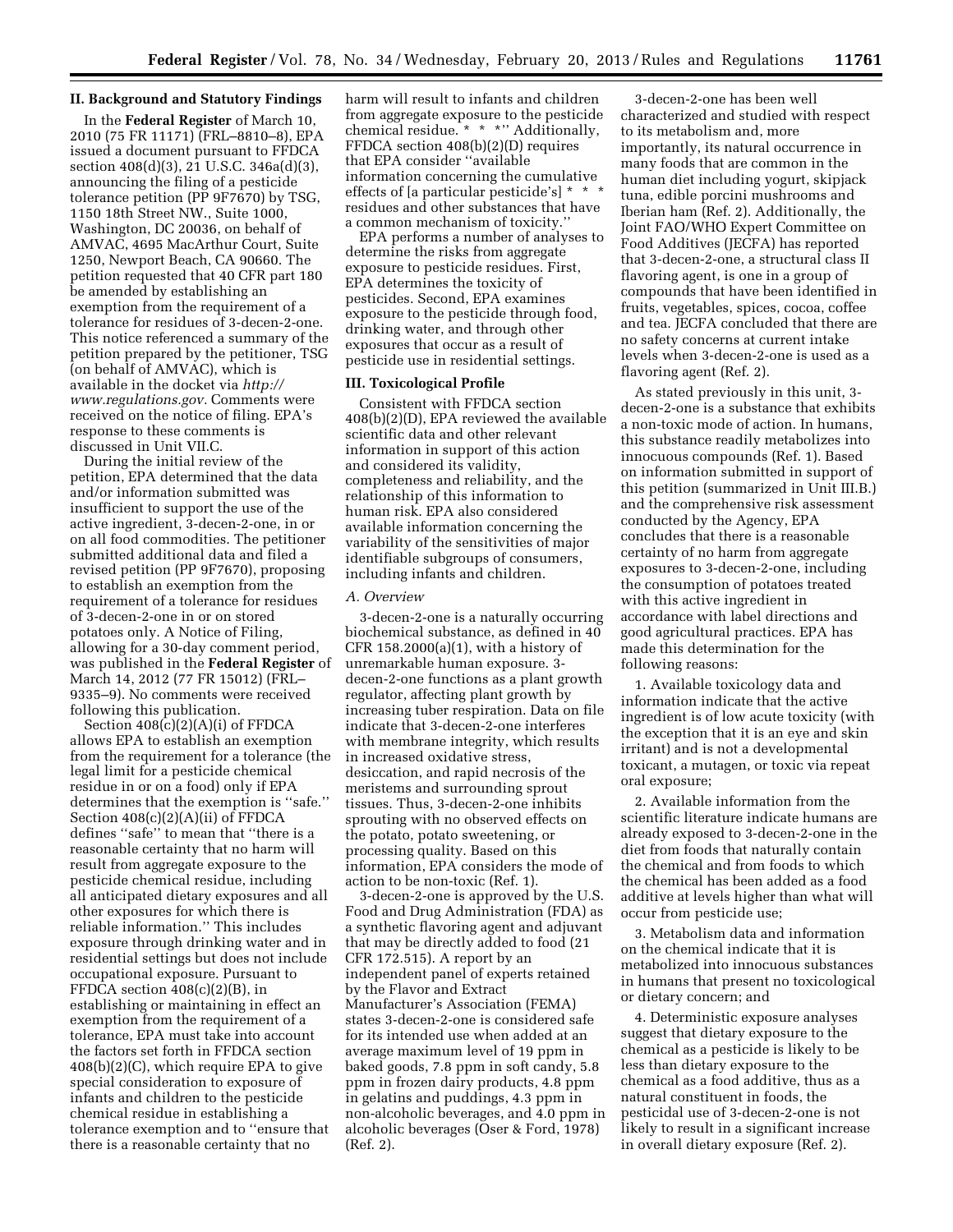### *B. Toxicity*

The following is a summary of EPA's review of the toxicity profile of this biochemical.

1. *Acute toxicity (OCSPP Guideline Nos. 870.1100, 870.1200, 870.1300, 870.2400, 870.2500, and 870.2600; Master Record Identification (MRID) Nos. 47942609, 47942610, 47942611, 47942612, 47942613, and 47942614).*  The petitioner submitted acute toxicity studies conducted on the technical grade material to EPA. Results of the acute toxicity testing indicate that 3 decen-2-one is of low acute toxicity with the exception that the substance is an eye and skin irritant. Acute oral toxicity (rat):  $LD_{50} > 5,000$ mg/kg; Acute dermal toxicity (rat):  $LD_{50} > 5,000$ mg/kg; Acute inhalation toxicity (rat):  $LC_{50}$  = 0.52–2.04 mg/L (male) and  $LC_{50} > 2.04$ mg/L (female); Primary eye irritation (rabbit): moderately irritating; Primary dermal irritation (rabbit): Severely irritating; Dermal sensitization (guinea pig): not a dermal sensitizer (Ref. 3).

2. *90-day oral toxicity (OCSPP Guideline No. 870.3100; MRID Nos. 47942617 and 48422301).* A subchronic 90-day oral toxicity study on the technical grade material was not conducted. In lieu of the study, EPA used a weight-of-the-evidence (WOE) approach to estimate the likelihood of potential of toxicity from repeat oral exposure to this substance (Ref. 2). EPA considered the following evidence:

i. Lack of toxicological endpoints;

ii. Metabolic pathways;

iii. Lack of incidents associated with naturally occurring levels of 3-decen-2 one in foods; and

iv. FDA's approval of this biochemical as a direct food additive.

First, using an expert system computer program (DEREK Nexus), EPA identified two potential toxicological endpoints for 3-decen-2-one (potential dermal sensitization and *in vitro*  chromosome damage); however, followup studies did not support these as toxicological endpoints. Second, the metabolic pathways of 3-decen-2-one have been characterized and demonstrate that the biochemical is metabolized into innocuous compounds that are either excreted or further metabolized in the fatty acid pathway or citric acid cycle. Third, 3-decen-2-one occurs naturally in some foods and has been used as a food additive without specific reports of adverse effects. Finally, as noted in this unit, FDA has approved the use of 3-decen-2-one as a synthetic flavoring agent and adjuvant that may be directly added to food. Based on this evidence, EPA concludes that 3-decen-2-one has relatively low toxicity.

3. *Prenatal developmental toxicity (OCSPP Guideline No. 870.3700; MRID No. 48970303).* An acceptable prenatal developmental toxicity study was submitted. In the study, Crl:CD Sprague-Dawley rats were administered doses of AMV–1018 (99.81% purity 3-decen-2 one) by gavage at 0, 100, 300 or 1,000 mg/kg/day from day 6 to day 19 of gestation. Each treatment group consisted of 24 female rats:

i. The control group which received corn oil and

ii. The test substance vehicle group. No maternal deaths or clinical signs related to treatment were observed in the study. Salivation was observed in all animals in the intermediate- and highdose groups during the treatment period. Chin rubbing, which is associated with salivation, was observed in some animals in the high-dose group. These observations were considered to be attributable to the palatability of the test substance and not toxicologically significant. Bodyweight gain in the lowand intermediate-dose groups was not affected by treatment. When compared to the control group, overall mean bodyweight gain in the high-dose group was slightly low during gestation, which was associated with slightly lower food consumption in the high-dose group. The bodyweight gain effect is considered to be attributable to the palatability of the test substance and not toxicologically significant. Food consumption in the low- and intermediate-dose groups was unaffected by treatment. Gravid uterine weights were not affected by treatment in any group. There were no maternal treatment-related macroscopic effects. All females in each test group were pregnant. Mean corpora lutea, implantations, early, late and total resorption counts, live young, sex ratio, pre- and post-implantation loss, litter weight, placental weight, male and female fetal weight and overall fetal weight were all considered to be unaffected by treatment at all doses. In all dose groups, no relationship to treatment was observed in the incidence of major and minor fetal abnormalities and skeletal variants. There was a slight increase in the percentage of incidences of fetuses with 13/14 and 14/14 ribs in all dose groups when compared to the control group, but the incidences were similar to historical control data, and in the absence of other related findings in the study, the observations were not considered to be treatment related. Based on the lack of systemic maternal and fetal toxicity, the no-observedadverse-effect-level (NOAEL) for maternal and fetal (developmental) toxicity is 1,000 mg/kg/day (Ref. 2).

4. *Mutagenicity (OCSPP Guideline Nos. 870.5100, 870.5300, and 870.5395; MRID Nos. 47942616, 47942615, and 48412402).* Three mutagenicity studies were submitted. In a reverse mutation assay, AMV–1018, containing 98% of the active ingredient 3-decen-2-one, was investigated for its potential to induce gene mutations via a plate incorporation test and a pre-incubation test. Each experiment was conducted with five tester strains of *Salmonella typhimurium,* six different test substance concentrations (0.0316, 0.100, 0.316, 1.0, 2.5 and  $5.0 \mu L$ /plate, and control scenario), and with and without metabolic activation. According to the results of this study, no biologically relevant increases in revertant colony numbers of any of the five tester strains were observed following treatment with AMV–1018 at any concentration level, neither in the presence or absence of metabolic activation, in either experiment. In the pre-incubation experiments, cytotoxicity was noted in all five tester strains at a dose concentration of  $5.0 \mu L$ /plate without metabolic activation and in tester strain TA 102 at a dose concentration of 5.0 mL/plate with metabolic activation. The reference mutagens employed in the control scenarios induced a distinct increase in revertant colonies, indicating the validity of the experiments. Therefore, the test substance is considered to be nonmutagenic in this bacterial reverse mutation assay (Ref. 3).

In a mammalian cell gene mutation assay, mouse lymphoma cells cultured *in vitro* were exposed to AMV–1018 (3 decen-2-one; 98.57% active ingredient) in dimethyl sulfoxide (DMSO) at the various concentrations for 4 and 24 hours with and without metabolic activation. The S9 fraction (for metabolic activation) was derived from the livers of male Wistar rats induced with phenobarbital (80 mg/kg bw) and  $β$ -Naphthoflavone (100 mg/kg bw). The solvent DMSO served as a negative control in the presence and absence of S9. Benzo( $\alpha$ ) pyrene (BP) served as a positive control in the presence of S9. Ethylmethanesulfonate (EMS) and methylmethanesulfonate (MMS) served as positive controls in the absence of S9. Selection of test substance concentrations were based on a preexperiment for cytotoxicity. No precipitation of the test substance was noted in the experiments. Growth inhibition was noted in all experiments  $(+/- S9)$ , with marked cytotoxicity seen in several cases (one incident less than 10%, several less than 20%). The pH values for the highest concentrations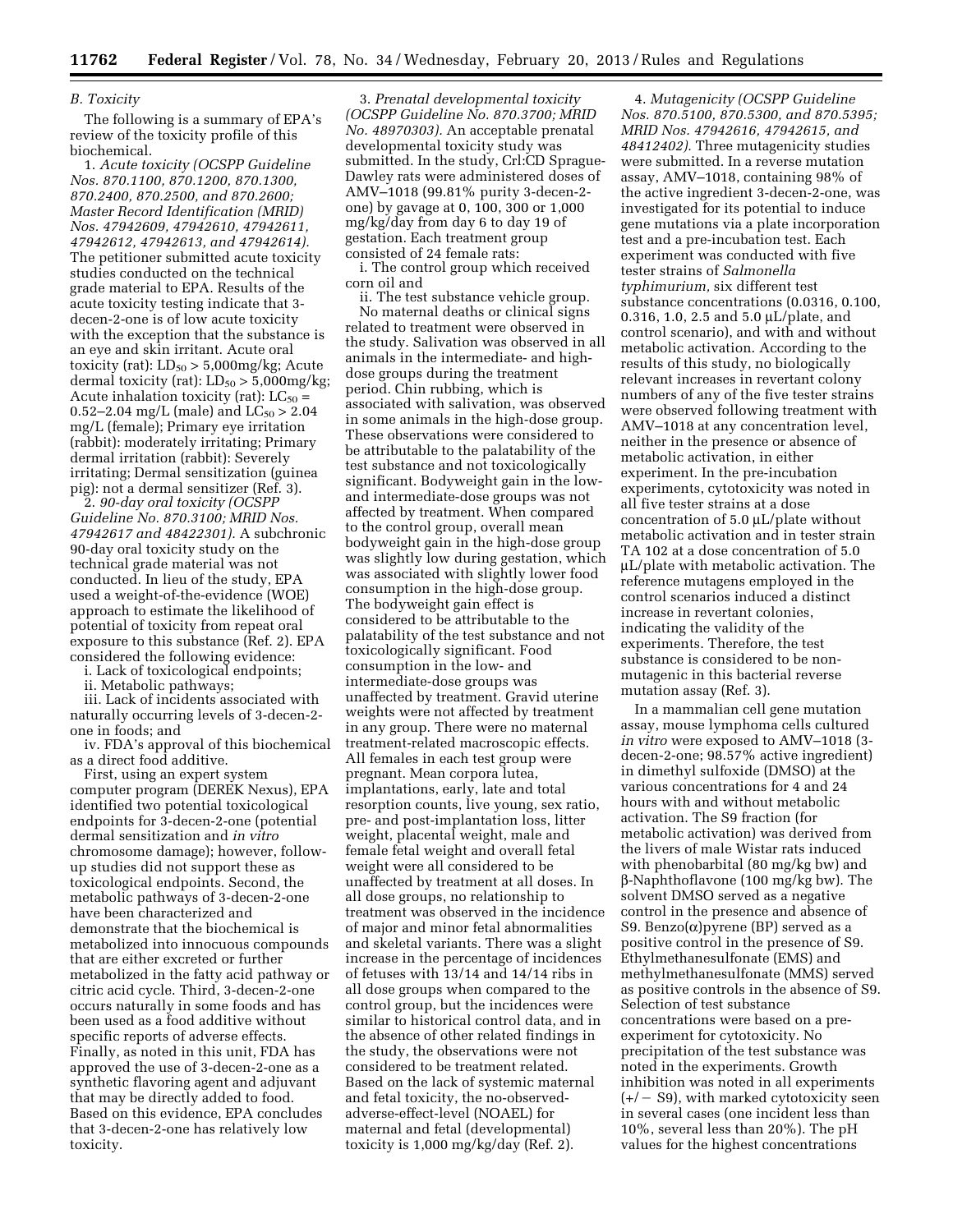tested were within the physiological range. The osmolality for the solvent controls as well as for the highest test concentrations was found to be 465 mosmol/kg. Thus, the osmolality was above the physiological range. Test substance was positive for mutagenicity in the 24 hour exposure without metabolic activation and equivocal results with metabolic activation. The mouse lymphoma results are considered equivocal because it is not clear whether the positive results would translate into an *in vivo* system based on the increased osmotic pressure and marked cytotoxicity noted during the experiment (Ref. 3).

A Tier II *in vivo* mammalian erythrocyte micronucleus test guideline study was submitted due to the equivocal results found in the mouse lymphoma assay. The test substance for the study was AMV–1018, containing 98.0% 3-decen-2-one. The test substance was prepared with cottonseed oil and the volume administered intraperitoneal to the 5 male and 5 female mice was 10 mL/kg bw. A range finding study was performed prior to the experiment to determine the maximum tolerable dose (MTD). The MTD was determined to be 50%/kg bw, which is equivalent to an application of 10 mL/kg bw of 5% v/v test item solution. The three dose levels used in the experiment were 1 MTD, 0.5 MTD, and 0.2 MTD, which is equivalent to 50%/kg bw, 25%/kg bw, and 10%/kg bw, respectively. The animals treated with a dose of 0.2 MTD showed no signs of systemic toxicity after treatment, whereas the animals at 1 MTD and 0.5 MTD showed signs of toxicity including reduction of spontaneous activity, prone position, clonic convulsion, ataxia, constricted abdomen, piloerection, half eyelid closure, diarrhea, cramps, and loss of weight. Peripheral blood samples were taken at 44 and 68 hours after a single application of the test item solution for micronuclei analysis. All mean values of micronuclei were within range or decreased compared to the corresponding negative control in all dose groups. The positive control used cyclophosphamide (40 mg/kg bw), which showed significant increase in micronucleus frequency and was used to validate the assay. A nonparametric Mann-Whitney Test was performed and showed no statistically significant increase (p<0.05) of micronuclei cells in any dose group. The test material, AMV–1018 (98% 3-decen-2-one), is considered non-mutagenic with respect to clastogenicity and aneugenicity based on the test item material showing no signs of induction of structural or

numerical chromosomal damage in the immature erythrocytes of the mice (Ref. 1).

### **IV. Aggregate Exposures**

In examining aggregate exposure, FFDCA section 408 directs EPA to consider available information concerning exposures from the pesticide residue in food and all other nonoccupational exposures, including drinking water from ground water or surface water and exposure through pesticide use in gardens, lawns, or buildings (residential and other indoor uses).

#### *A. Dietary Exposure*

In addition to the natural presence and the deliberate addition of 3-decen-2-one in other foods, people will be exposed 3-decen-2-one through the consumption of treated potatoes. A qualitative risk assessment was conducted for the chemical to assess potential risks (if any) from dietary exposure.

1. *Food.* Dietary exposure to 3-decen-2-one is already occurring, given that this substance is a component of and/or is used as a flavoring agent in many foods that are commonly consumed by humans. When 3-decen-2-one is applied as a potato sprout inhibitor and used in accordance with good agricultural practices and label directions, the aforementioned dietary exposure is not likely to be substantially increased.

A deterministic quantitative evaluation of potential dietary exposure to children (1 to 2 years) from consumption of pesticide-treated potatoes was conducted and compared to estimated dietary exposure to 3 decen-2-one as a natural constituent of food and as a food additive. Based on the results of the analysis, EPA has concluded that dietary exposure to residues of 3-decen-2-one when used as a pesticide will be considerably less than dietary exposure to the chemical as a naturally occurring constituent in food and/or as a food additive. This conclusion is supported by data obtained from the residue study specifically on baked potatoes, which demonstrated that residues of 3-decen-2-one decline over time and are reduced when potatoes are cooked (Ref. 2).

Based on the information in this unit, which includes an estimation of potential dietary exposure to 3-decen-2 one from the consumption of treated potatoes, the Agency concludes that there is a reasonable certainty that no harm will result to the U.S. population, including infants and children, from dietary exposure to the pesticidal residues of 3-decen-2-one in food.

2. *Drinking water exposure.* Based on the proposed use pattern of the active ingredient as a potato sprout inhibitor used in indoor settings, residues in drinking water are not anticipated if products are used according to good agricultural practices and label instructions. Products containing the active ingredient will be used in indoor commercial settings only; therefore, 3 decen-2-one residues in drinking water are highly unlikely. In the unlikely event that exposure via drinking water does occur, the health risk would be expected to be minimal based on the low acute oral toxicity of 3-decen-2-one.

#### *B. Other Non-Occupational Exposure*

Non-occupational exposure is not expected from the postharvest use of 3 decen-2-one on stored potatoes via a closed system. Any exposure is expected to be occupational in nature.

# **V. Cumulative Effects From Substances With a Common Mechanism of Toxicity**

Section 408(b)(2)(D)(v) of FFDCA requires that, when considering whether to establish, modify, or revoke a tolerance exemption, EPA consider ''available information concerning the cumulative effects of [a particular pesticide's] \* \* \* residues and other substances that have a common mechanism of toxicity.''

EPA has not found 3-decen-2-one to share a common mechanism of toxicity with any other substances, and 3-decen-2-one does not appear to produce a toxic metabolite produced by other substances. For the purposes of this tolerance action, therefore, EPA has assumed that 3-decen-2-one does not have a common mechanism of toxicity with other substances. For information regarding EPA's efforts to determine chemicals that have a common mechanism of toxicity and to evaluate the cumulative effects of such chemicals, see EPA's Web site at *[http://www.epa.gov/pesticides/](http://www.epa.gov/pesticides/cumulative) [cumulative.](http://www.epa.gov/pesticides/cumulative)* 

## **VI. Determination of Safety for U.S. Population, Infants and Children**

FFDCA section 408(b)(2)(C) provides that, in considering the establishment of a tolerance or tolerance exemption for a pesticide chemical residue, EPA shall assess the available information about consumption patterns among infants and children, special susceptibility of infants and children to pesticide chemical residues, and the cumulative effects on infants and children of the residues and other substances with a common mechanism of toxicity. In addition, FFDCA section 408(b)(2)(C) provides that EPA shall apply an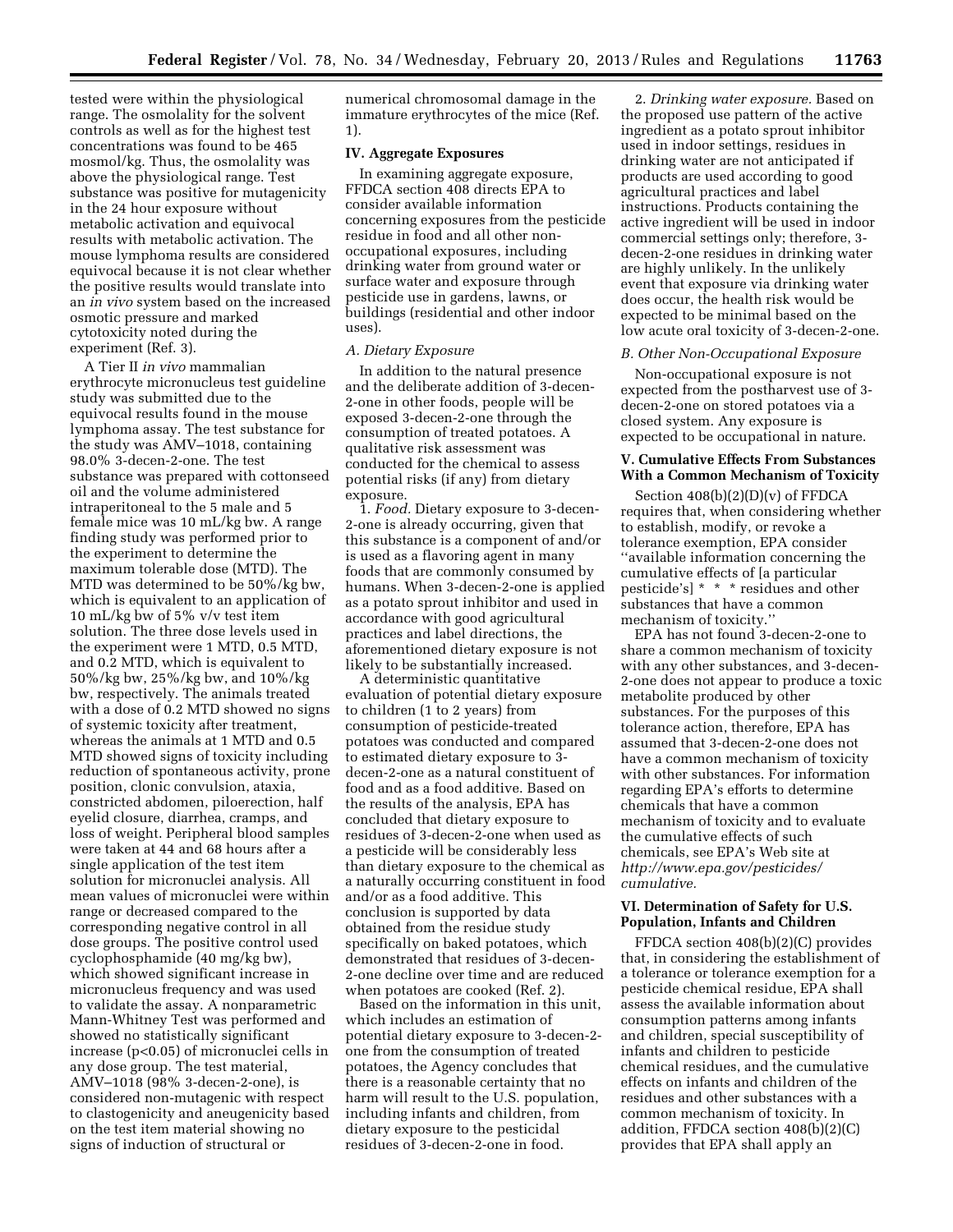additional tenfold (10X) margin of safety for infants and children in the case of threshold effects to account for prenatal and postnatal toxicity and the completeness of the database on toxicity and exposure, unless EPA determines that a different margin of safety will be safe for infants and children. This additional margin of safety is commonly referred to as the Food Quality Protection Act Safety Factor. In applying this provision, EPA either retains the default value of 10X, or uses a different additional or no safety factor when reliable data are available to support a different additional or no safety factor.

Because there are no threshold effects associated with this biochemical, an additional margin of safety for infants and children is not necessary.

EPA has determined that there are no foreseeable dietary risks to the U.S. population, including infants and children, from the use of 3-decen-2-one as a pesticide on stored potatoes when label instructions and good agricultural practices are followed. The available data and information indicate that the chemical:

1. Is of low toxicity and is not a developmental toxicant;

2. Naturally occurs in the human diet; 3. Has been approved by FDA for use in foods as a food additive without limitation; and

4. Is metabolized into innocuous substances.

Additionally, basic exposure analyses that were specifically conducted for children aged 1–2 years suggest that dietary exposure from ingestion of the chemical as a pesticide is likely to be less than dietary exposure from ingestion of the chemical as a food additive and/or as a constituent that naturally occurs in foods (Ref. 2). When compared to the amount of 3-decen-2 one that is likely already consumed in the human diet, dietary exposure from pesticidal use is not anticipated to significantly increase overall dietary exposure of infants and children.

Therefore, EPA concludes that there is a reasonable certainty that no harm will result to the U.S. population, including infants and children, from aggregate exposure to the residues of 3-decen-2 one when it is used as labeled and in accordance with good agricultural practices. Such exposure includes all anticipated dietary exposures and all other exposures for which there is reliable information. EPA has arrived at this conclusion because the data and information available on 3-decen-2-one do not demonstrate significant toxic potential to mammals, including infants and children.

# **VII. Other Considerations**

# *A. Analytical Enforcement Methodology*

An analytical method is not required for enforcement purposes for the reasons stated in Unit VI. and because EPA is establishing an exemption from the requirement of a tolerance without any numerical limitation.

### *B. International Residue Limits*

In making its tolerance decisions, EPA seeks to harmonize U.S. tolerances with international standards whenever possible, consistent with U.S. food safety standards and agricultural practices. In this context, EPA considers the international maximum residue limits (MRLs) established by the Codex Alimentarius Commission (Codex), as required by FFDCA section 408(b)(4). The Codex Alimentarius is a joint United Nations Food and Agriculture Organization/World Health Organization food standards program, and it is recognized as an international food safety standards-setting organization in trade agreements to which the United States is a party. EPA may establish a tolerance that is different from a Codex MRL; however, FFDCA section 408(b)(4) requires that EPA explain the reasons for departing from the Codex level.

The Codex has not established a MRL for 3-decen-2-one.

#### *C. Response to Comments*

In response to a Notice of Filing that published in the **Federal Register** of March 10, 2010, EPA received a comment from Michael J. Keim (Keim Aerosol Technologies) in docket ID number EPA–HQ–OPP–2010–0065. Mr. Keim believes that EPA has not been adequately informed [by the petitioner] with respect to the use of chemicals for the postharvest treatment of stored potatoes and that such use poses a risk to humans and the environment. His conclusion is based on his experience with the use of chlorpropham (CIPC), a conventional chemical that is applied (via thermal fog generator) in the same manner as the proposed product. Mr. Keim states that half of CIPC applied to stored potatoes does not deposit on the potatoes and, therefore, is expelled to the outside environment. As a result of this application method, Mr. Keim contends that EPA has not adequately assessed the risks to non-target organisms and worker/handlers.

EPA notes that the comment from Mr. Keim pertains mainly to the application equipment used on the proposed label, which would be more applicable to the Notice of Receipt (see the **Federal Register** of March 10, 2010 (75 FR

11175) (FRL–8811–6)) for 3-decen-2 one, and to the conventional chemical, CIPC, which, from a toxicological perspective, is quite different from 3 decen-2-one. Nonetheless, EPA will address Mr. Keim's comment in this document.

EPA would first direct the commenter to the documents in the docket for the Registration Review of CIPC (docket ID number EPA–HQ–OPP–2010–0923) as the Agency's Health Effects Division (HED) and Environmental Fate and Effects Division (EFED) have already responded to Mr. Keim's comments regarding the application equipment used for CIPC products and the potential for exposure based on the displacement and degradation of CIPC.

As stated in the EPA memoranda listed in Unit IX., the Agency received and reviewed product chemistry, residue, mammalian toxicity, and nontarget organism data and/or information for this new active ingredient, 3-decen-2-one, as outlined in 40 CFR 158.2030, 158.2040, 158.2050, and 158.2060. The data and information submitted to EPA indicate that 3-decen-2-one is of low toxicity (with the exception that it is an eye and dermal irritant), no developmental effects were found at the highest dose tested (NOAEL = 1,000 mg/ kg/day), and 3-decen-2-one is not mutagenic. With regard to worker exposure, the thermal fogging application method on the proposed product label used for stored potatoes is an automated system and, as such, EPA considers this method a closed-delivery system and does not expect occupational handler exposure. The only occupational exposure expected is the handling of the product prior to application, which is mitigated by appropriate precautionary statements and personal protective equipment (PPE) requirements listed on the label. EPA has not identified any toxic endpoints for non-target mammals, birds, plants, aquatic, or soil organisms and has no concerns for any non-target organisms exposed to 3-decen-2-one when used in accordance with approved label directions. The petitioner did submit information that estimated the physical and chemical properties for 3 decen-2-one by using QSAR modeling based on the Estimation Programs Interface Model (EPI SuiteTM 4.0). Using Henry's Law, which states that the solubility of a gas in a liquid is directly proportional to the partial pressure of the gas above the liquid, 3-decen-2-one is estimated to be  $5.4 \times 10^{-4}$  atm·m<sup>3</sup>/ mol and indicates that the active ingredient has a potential for volatility from water or moist soil. In soil, the estimated  $K_{oc}$  of 165.2–860.9 L/kg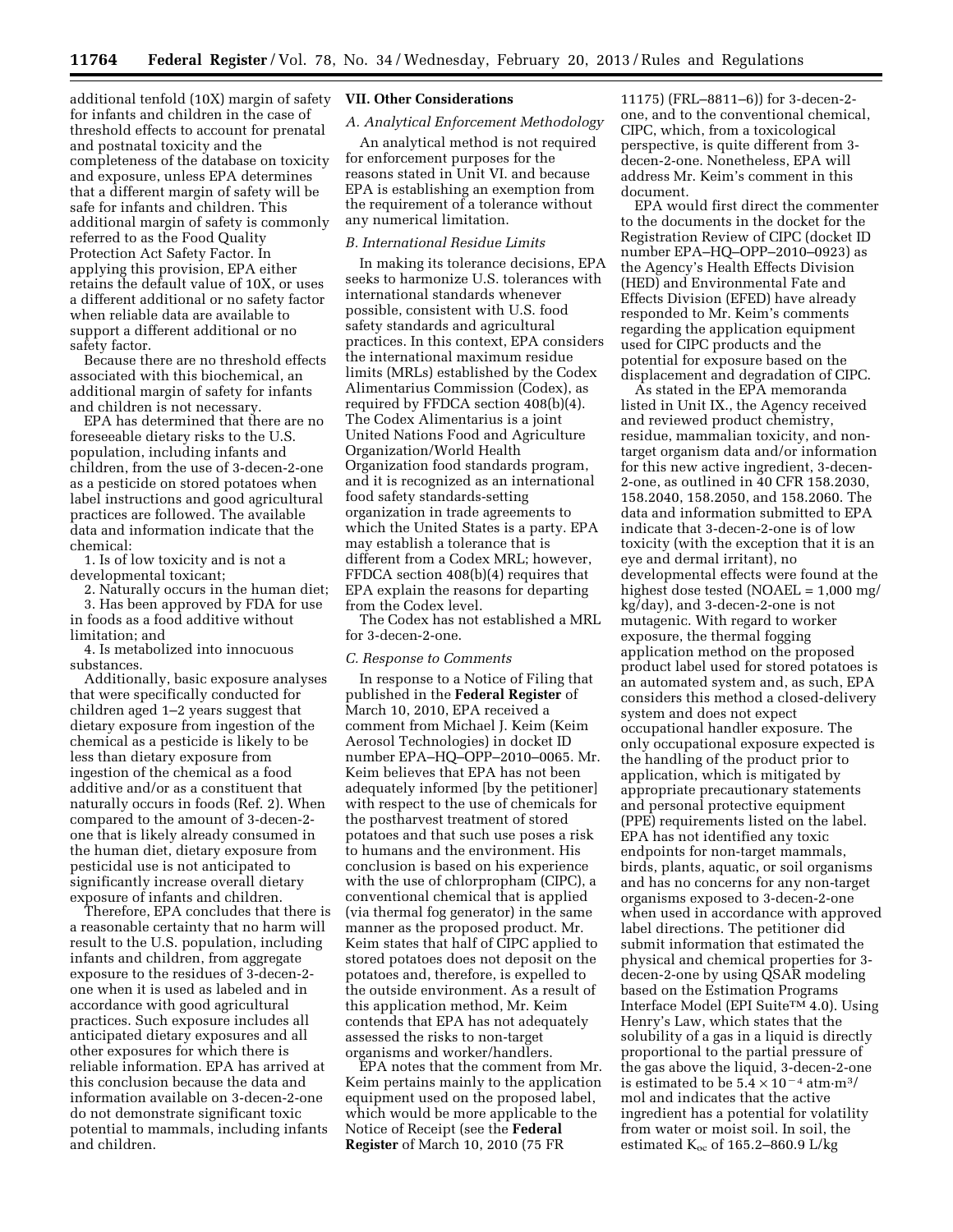indicates that 3-decen-2-one would have medium to low mobility in soil. In water, an estimated  $log K_{ow}$  of 3.28 and an estimated bioconcentration factor (BCF) of 67.41 L/kg wet-wt indicate that bioaccumulation in aquatic organisms is unlikely. In the air, atmospheric oxidation by hydroxyl radicals' reaction is expected to occur with estimated halflives of 1.9–2.2 hours. The probability of biodegradation of 3-decen-2-one was evaluated using EPI SuiteTM 4.0 in the BIOWIN module. Various models in the BIOWIN module predicted rapid biodegradation of 3-decen-2-one. Based on a total air volume in a potato warehouse of 1,910 m3 and the total applied 3-decen-2-one of 122,475 g calculated by the petitioner, the maximum air concentration of 3-decen-2-one in a potato warehouse was estimated to be 64.14 mg/L of air. With an estimated ventilation rate of 825 m3 of air/min, the air volume in a potato warehouse will be exchanged within 2.5 minutes when the vents to the outdoors are opened. Thus, the concentration emitted will be rapidly diluted in the outside air, which further demonstrates insignificant exposure to non-target organisms. In summary, given that 3 decen-2-one is applied indoors in a closed system, has low toxicity, is naturally occurring in foods that are common in the human diet, and presents little, if any, risk to non-target organisms, EPA concludes that pesticide products containing this new active ingredient, 3-decen-2-one, are not expected to cause unreasonable adverse effects on the environment (includes consideration of risks to workers/ handlers and non-target organisms).

## **VIII. Conclusion**

EPA concludes that there is a reasonable certainty that no harm will result to the U.S. population, including infants and children, from aggregate exposure to residues of 3-decen-2-one. Therefore, an exemption from the requirement of a tolerance is established for residues of the biochemical pesticide, 3-decen-2-one, in or on potatoes when applied as a postharvest potato sprout inhibitor and used in accordance with label directions and good agricultural practices.

# **IX. References**

The references used in this document are available as ''Supporting & Related Material'' within docket ID EPA–HQ– OPP–2010–0065 at

*[www.regulations.gov.](http://www.regulations.gov)* 

1. U.S. EPA. 2011. Memorandum from Colin G. Walsh thru Angela L. Gonzales to Linda A. Hollis. Joint Science Review with Health Canada Pest Management

Regulatory Agency (PMRA) in Support of the Registration of AMV–1018 Technical (EPA File Symbol No. 5481–LAI), a Manufacturing-Use Product (MP), Containing 98.0% of 3-decen-2-one as its Active Ingredient and Tolerance Exemption Petition Review in Support of 3-decen-2-one. U.S. Environmental Protection Agency, Office of Pesticide Programs. December 20, 2011.

- 2. U.S. EPA. 2013. Memorandum from Angela L. Gonzales thru Felecia A. Fort to Colin G. Walsh. Joint Science Review with Health Canada Pest Management Regulatory Agency (PMRA) in Support of the Registration of AMV–1018 Technical Containing 98.0% of 3-decen-2-one as its Active Ingredient. U.S. Environmental Protection Agency, Office of Pesticide Programs. January 3, 2013.
- 3. U.S. EPA. 2010. Memorandum from Gina M. Casciano and Colin G. Walsh thru Russell S. Jones to Driss Benmhend. Revised Hazard Assessment for Tier I Human Health Toxicity in Support of the Registration of AMV–1018 Technical, Containing 3-decen-2-one as its Active Ingredient (Amends EPA Memorandum from Gina M. Casciano and Colin G. Walsh through Russell S. Jones to Driss Benmhend dated June 16, 2010). U.S. Environmental Protection Agency, Office of Pesticide Programs. December 7, 2010.

### **X. Statutory and Executive Order Reviews**

This final rule establishes a tolerance exemption under FFDCA section 408(d) in response to a petition submitted to EPA. The Office of Management and Budget (OMB) has exempted these types of actions from review under Executive Order 12866, entitled ''Regulatory Planning and Review'' (58 FR 51735, October 4, 1993). Because this final rule has been exempted from review under Executive Order 12866, this final rule is not subject to Executive Order 13211, entitled ''Actions Concerning Regulations That Significantly Affect Energy Supply, Distribution, or Use'' (66 FR 28355, May 22, 2001), or Executive Order 13045, entitled ''Protection of Children from Environmental Health Risks and Safety Risks'' (62 FR 19885, April 23, 1997). This final rule does not contain any information collections subject to OMB approval under the Paperwork Reduction Act (PRA), 44 U.S.C. 3501 *et seq.,* nor does it require any special considerations under Executive Order 12898, entitled ''Federal Actions to Address Environmental Justice in Minority Populations and Low-Income Populations'' (59 FR 7629, February 16, 1994). Since tolerances and exemptions that are established on the basis of a petition under FFDCA section 408(d), such as the tolerance exemption in this final rule, do not require the issuance of a proposed rule, the requirements of the

Regulatory Flexibility Act (RFA) (5 U.S.C. 601 *et seq.*) do not apply.

This final rule directly regulates growers, food processors, food handlers, and food retailers, not States or tribes. As a result, this action does not alter the relationships or distribution of power and responsibilities established by Congress in the preemption provisions of FFDCA section 408(n)(4). As such, EPA has determined that this action will not have a substantial direct effect on States or tribal governments, on the relationship between the national government and the States or tribal governments, or on the distribution of power and responsibilities among the various levels of government or between the Federal Government and Indian tribes. Thus, EPA has determined that Executive Order 13132, entitled ''Federalism'' (64 FR 43255, August 10, 1999), and Executive Order 13175, entitled ''Consultation and Coordination with Indian Tribal Governments'' (65 FR 67249, November 9, 2000), do not apply to this final rule. In addition, this final rule does not impose any enforceable duty or contain any unfunded mandate as described under Title II of the Unfunded Mandates Reform Act of 1995 (UMRA) (2 U.S.C. 1501 *et seq.*).

This action does not involve any technical standards that would require EPA consideration of voluntary consensus standards pursuant to section 12(d) of the National Technology Transfer and Advancement Act of 1995 (NTTAA) (15 U.S.C. 272 note).

#### **XI. Congressional Review Act**

Pursuant to the Congressional Review Act (5 U.S.C. 801 *et seq.*), EPA will submit a report containing this rule and other required information to the U.S. Senate, the U.S. House of Representatives, and the Comptroller General of the United States prior to publication of the rule in the **Federal Register**. This action is not a ''major rule'' as defined by 5 U.S.C. 804(2).

#### **List of Subjects in 40 CFR Part 180**

Environmental protection, Administrative practice and procedure, Agricultural commodities, Pesticides and pests, Reporting and recordkeeping requirements.

Dated: February 5, 2013.

**Steven Bradbury,** 

*Director, Office of Pesticide Programs.* 

Therefore, 40 CFR chapter I is amended as follows:

# **PART 180—[AMENDED]**

■ 1. The authority citation for part 180 continues to read as follows: